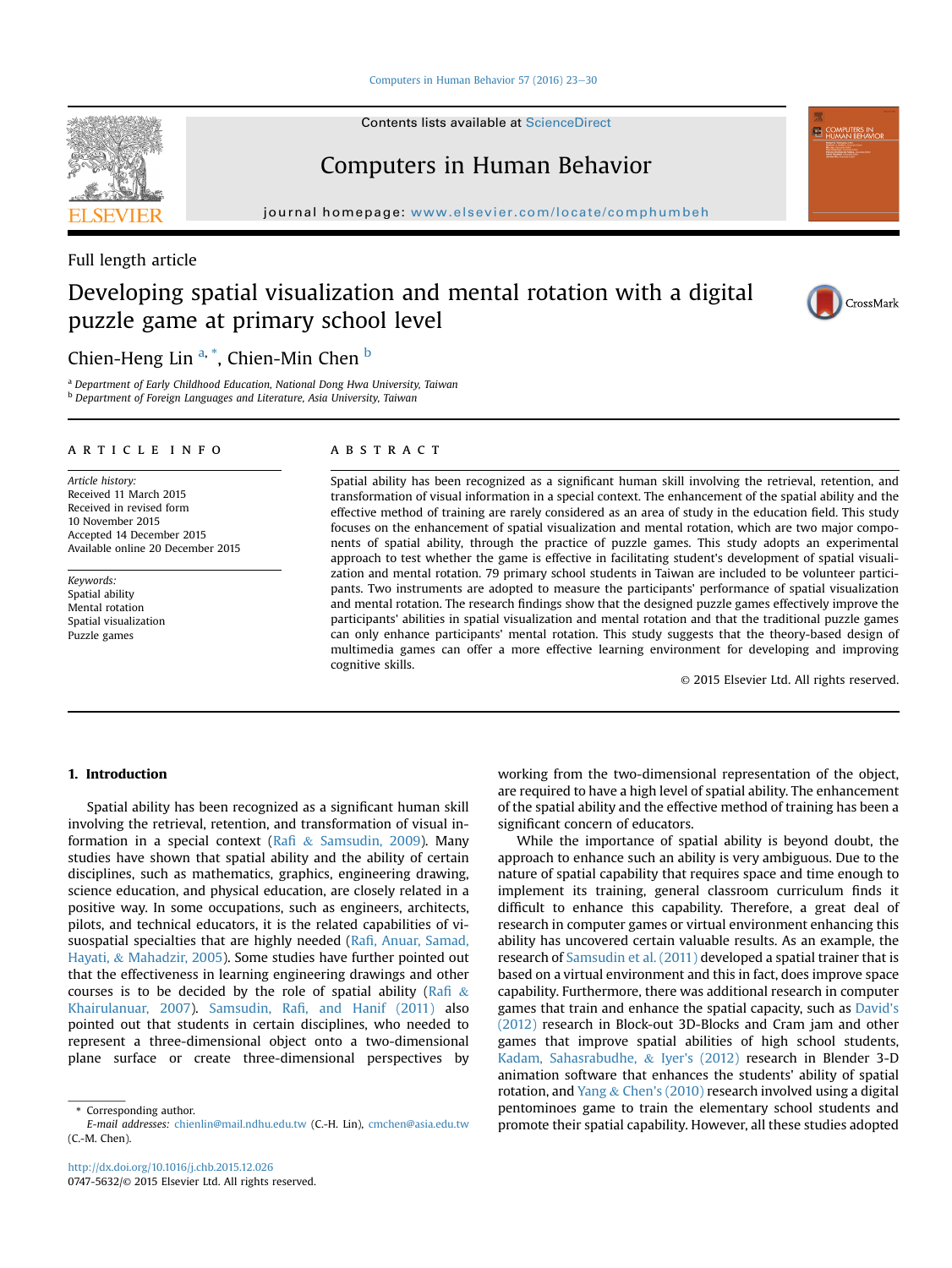the current games or animation software and neglected the approach of aiming at a particular space capability and specifically designing a game that enhances the training. Therefore, these digital games may not be sufficient or specific enough to meet the needs of learners in various domains and types of content. Therefore, when the corresponding spatial theory and the practical space-based operation mechanism can be applied to designing a computer game of space, the learners will acquire the necessary spatial skills and thus, have a much effective learning environment. By targeting spatial ability for a particular mental rotation and for spatial visualization, this study has designed digital games that can effectively enhance their learning ability and can be a useful tool in assessing their learning achievement.

#### 1.1. Gamed based learning approach

Many educators have advocated for years that if students are allowed to play the games and thus learn, this method will result in a definite and effective improvement in the quality of education (Clements & Mcmillen, 1996; Lin & Liu, 2009; Papastergiou, 2009). Computer games with various sorts of digital elements, i.e., sound, light, images, and animation, provide an immersion environment to inspire the students through their engagement in a competitive scenario. According to the argument in Lin & Liu's research (2009), when the teaching content can be conveyed in the form of game, this attracts more of the learners' attention and helps to increase their learning motivation.

The game-based learning builds itself mainly on the concept of participation, for a competitive gaming environment requires the learners to be actively involved and thus increases their desire to learn more. Furthermore, games are capable of simulating the world as it is perceived by children, which increases their willingness to be engaged in participating. As Hung, Hwang, Lee, and Su (2012) have argued, the computer games provide virtual and beneficial visuality as the concrete models do, and this makes it possible for the games to provide promising opportunities for a new type of cognitive learning experience. Therefore, the design of this study draws on the advantages of game, and based on the concept of games, it is expected to design a tool that is capable of enhancing the learners' cognitive ability.

The jigsaw puzzle is a favorite game for children, which can stimulate the growth of their ability in mathematics, geometry, and spatial sense. Orman's (1998) research indicated that jigsaw puzzle served as an appropriate way to enhance the ability in mathematics. Smith, Olkun, and Middleton's (2003) study also pointed out that the computer jigsaw puzzle could enhance the students' ability in learning geometry. In a puzzle game, the player has to move and rotate geometric shapes mentally and to visualize their proper location, so the game is suitable for the application of stimulating and exercising the spatial ability. For example, Yang  $\&$ Chen's (2010) studies on developing a digital pentominoes game (a kind of puzzle game) to improve the spatial ability in primary school students shows that such a game can effectively enhance their spatial ability. According to Hung et al.'s (2012) study, it is also pointed out that online Tangram puzzle games could be an appropriate spatial learning tool for improving the spatial visualization. Therefore, this study adopts the game concept, and with the skeleton puzzle game as the frame, the researchers designed the computer game that is capable of enhancing the spatial ability.

#### 1.2. Theoretic base of game design

Can all computer games have a positive learning effect? The answer is probably no. Computer games without any specific learning objectives attached are merely entertaining games. As argued by O'Neil, Wainess, and Baker (2005), games are not effective in learning unless they involve the instructional support. In other words, to have a game achieve the purpose of learning and teaching, the game should be designed in the appropriate ways that meet specific learning objectives. In the marketplace, it is easy for people to find a myriad of multimedia games that self-claim to be effective in enhancing the students' cognitive abilities; however, in terms of the overall planning and design, there are relatively few multimedia games whose designs are cognitive-theory-based. Besides, the design and planning rarely meet the specific targetoriented capabilities, or the domain-specific ones, and accordingly, the game design lacks a clear goal in the mainstream development, which indicates a lack of the development centered on the cognitive abilities. Therefore, the game design has to consider the objective and the theory, and the design with these concepts behind it, could be truly effective in enhancing the cognitive abilities.

The so-called theoretic-based games refer to the specifictargeted computer games that are designed on the basis of the review of current cognitive theories, related cognitive learning methods, and the related psychometric testing of the ability. This type of game design, with the specific-targeted cognitive and processing characteristics, adopts the game concept as the infrastructure to develop its teaching strategies and thereby allows the students to develop in the cognitive areas by learning or practicing directly. Many other studies have also pointed out that the theorybased design of computer games can be more effective in enhancing the students' cognitive abilities; for example, Sung, Chang, & Lee's (2008) study showed that the games with a theory-based design are, comparatively, more effective than any other games with non-theory-based design in terms of their power to enhance children's logic and classification capabilities. Bottino, Ferlino, Ott, and Tavella (2007)successfully used the digital mind games (e.g. puzzler) to foster strategic and reasoning abilities among the primary school students. By his research, they firmly believe that the well-structured and theory-based design of digital games brings better learning results.

In this study, the spatial ability in mental rotation and spatial visualization are our focus to help enhance cognitive abilities. Therefore, this game design is primarily based on the definition of the analysis of mental rotation and spatial visualization, the operating mechanism, and current theories and the related psychometric testing of the ability, as the coming discussion in the next section.

#### 1.3. Spatial visualization and mental rotation

In the relevant research, spatial ability is defined as the composition of different aspects. Linn and Petersen's (1985) classification is the most accepted one, for they divided spatial ability into three sub-dimensions: mental rotation, spatial visualization, and spatial perception. This study specifically aims at two aspects of spatial ability, mental rotation and spatial visualization.

In many factorial study reports, spatial visualization is identified as a very important factor in spatial ability. Guilford and Zimmerman (1948) identified spatial visualization as a process of imagining movements, transformations, or other changes in visual objects. French (1951) described spatial visualization as the aptitude to comprehend imaginary movement in three-dimensional space. Linn and Petersen (1985) clarified that spatial visualization is the ability to manipulate complex spatial information involving configurations of shapes. In brief, such a capability is the ability to imagine spatial movements of objects and shapes (Hegarty  $\&$ Waller, 2004), including the objects that are manipulated visually or in the mind, whether they are folded, synthesized, or in rotation